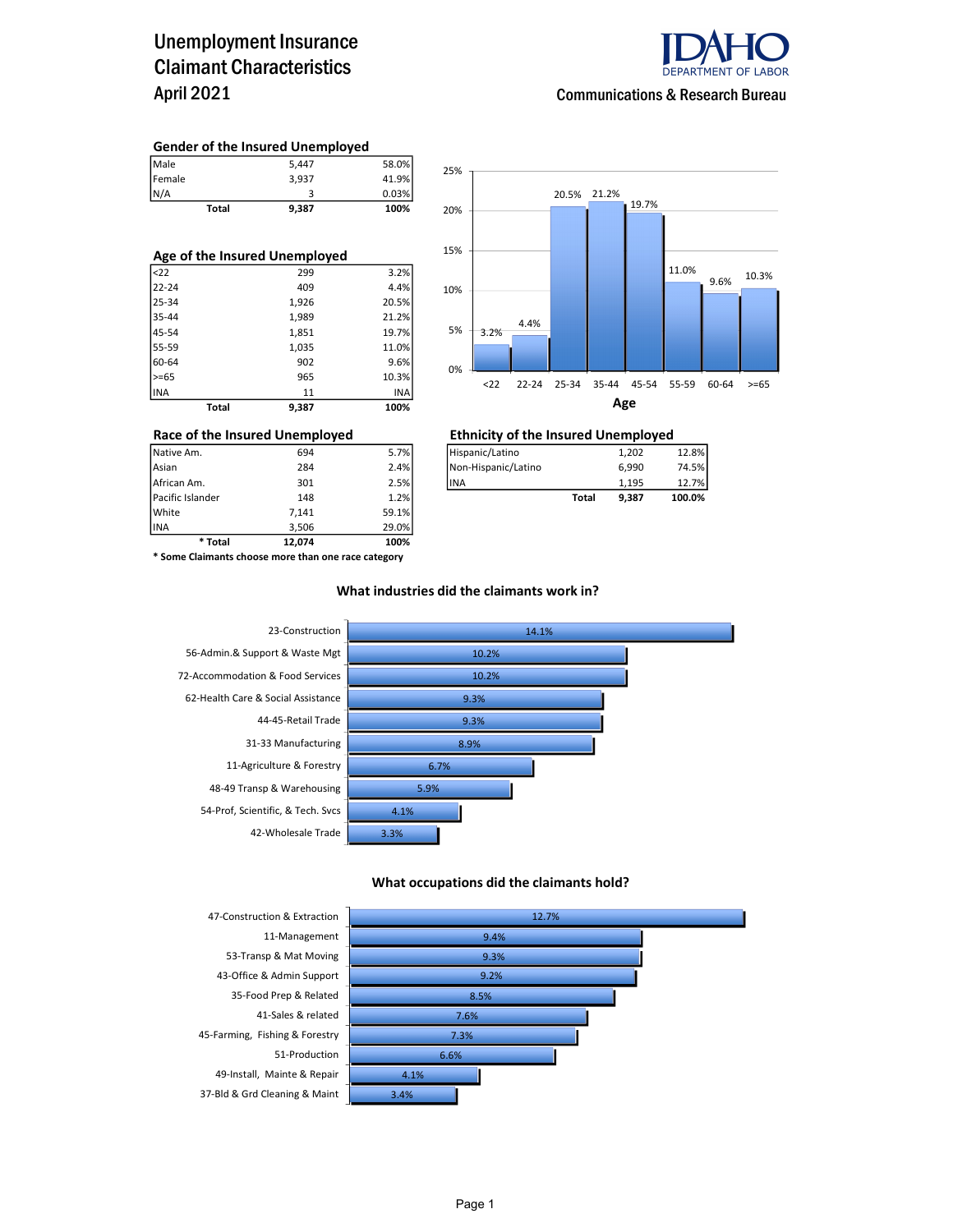# Unemployment Insurance Claimant Characteristics



### April 2021 **April 2021** Communications & Research Bureau

| <b>Demographics</b>                                          | <b>April</b><br>2021 |       | <b>March</b><br>2021 |       | <b>Monthly</b><br><b>Difference</b> | <b>April</b><br>2020 |       | Yearly<br><b>Difference</b> |
|--------------------------------------------------------------|----------------------|-------|----------------------|-------|-------------------------------------|----------------------|-------|-----------------------------|
|                                                              |                      |       |                      |       |                                     |                      |       |                             |
| Gender:                                                      |                      |       |                      |       |                                     |                      |       |                             |
| Male                                                         | 5,447                | 58.0% | 7,926                | 66.6% | $-2,479$                            | 26,624               | 43.2% | $-21177$                    |
| Female                                                       | 3,937                | 41.9% | 3,977                | 33.4% | $-40$                               | 34,935               | 56.7% | $-30998$                    |
| <b>INA</b>                                                   | 3                    | 0.0%  | 5                    | 0.0%  | $-2$                                | 9                    | 0.0%  | -6                          |
| <b>Total</b>                                                 | 9,387                |       | 11,908               |       | $-2,521$                            | 61,568               |       | $-52181$                    |
| Race: NOTE: Claimants may choose more than one Race category |                      |       |                      |       |                                     |                      |       |                             |
| Native American                                              | 694                  | N/A   | 1,031                | N/A   | $-337$                              | 2,273                | N/A   | $-1579$                     |
| Asian                                                        | 284                  | N/A   | 317                  | N/A   | $-33$                               | 1,642                | N/A   | $-1358$                     |
| African American                                             | 301                  | N/A   | 374                  | N/A   | $-73$                               | 1,081                | N/A   | $-780$                      |
| Pacific Islander                                             | 148                  | N/A   | 152                  | N/A   | $-4$                                | 717                  | N/A   | $-569$                      |
| White                                                        | 7,141                | N/A   | 9,366                | N/A   | $-2,225$                            | 48,639               | N/A   | $-41498$                    |
| <b>INA</b>                                                   | 3,506                | N/A   | 5,936                | N/A   | $-2,430$                            | 12,708               | N/A   | $-9202$                     |
|                                                              |                      |       |                      |       |                                     |                      |       |                             |
| <b>Ethnicity:</b>                                            |                      |       |                      |       |                                     |                      |       |                             |
| Hispanic/Latino                                              | 1,202                | 12.8% | 1,840                | 15.5% | $-638$                              | 7,117                | 11.6% | $-5915$                     |
| Non-Hispanic/Latino                                          | 6,990                | 74.5% | 8,547                | 71.8% | $-1,557$                            | 48,495               | 78.8% | $-41505$                    |
| INA                                                          | 1,195                | 12.7% | 1,521                | 12.8% | $-326$                              | 5,956                | 9.7%  | $-4761$                     |
|                                                              |                      |       |                      |       |                                     |                      |       |                             |
| Age:<br>$22$                                                 | 299                  | 3.2%  | 452                  | 3.8%  | $-153$                              | 5,170                | 8.4%  | $-4871$                     |
| 22-24                                                        | 409                  | 4.4%  | 621                  | 5.2%  | $-212$                              | 5,108                | 8.3%  | $-4699$                     |
| 25-34                                                        | 1,926                | 20.5% | 2,476                | 20.8% | $-550$                              | 16,053               | 26.1% | $-14127$                    |
| 35-44                                                        | 1,989                | 21.2% | 2,477                | 20.8% | $-488$                              | 12,506               | 20.3% | $-10517$                    |
| 45-54                                                        | 1,851                | 19.7% | 2,237                | 18.8% | $-386$                              | 10,027               | 16.3% | $-8176$                     |
| 55-59                                                        | 1,035                | 11.0% | 1,317                | 11.1% | $-282$                              | 4,960                | 8.1%  | $-3925$                     |
| 60-64                                                        | 902                  | 9.6%  | 1,102                | 9.3%  | $-200$                              | 3,825                | 6.2%  | $-2923$                     |
| $\geq -65$                                                   | 965                  | 10.3% | 1,209                | 10.2% | $-244$                              | 3,725                | 6.1%  | $-2760$                     |
| <b>Total</b>                                                 | 9,376                |       | 11,891               |       | $-2,515$                            | 61,374               |       | $-51998$                    |